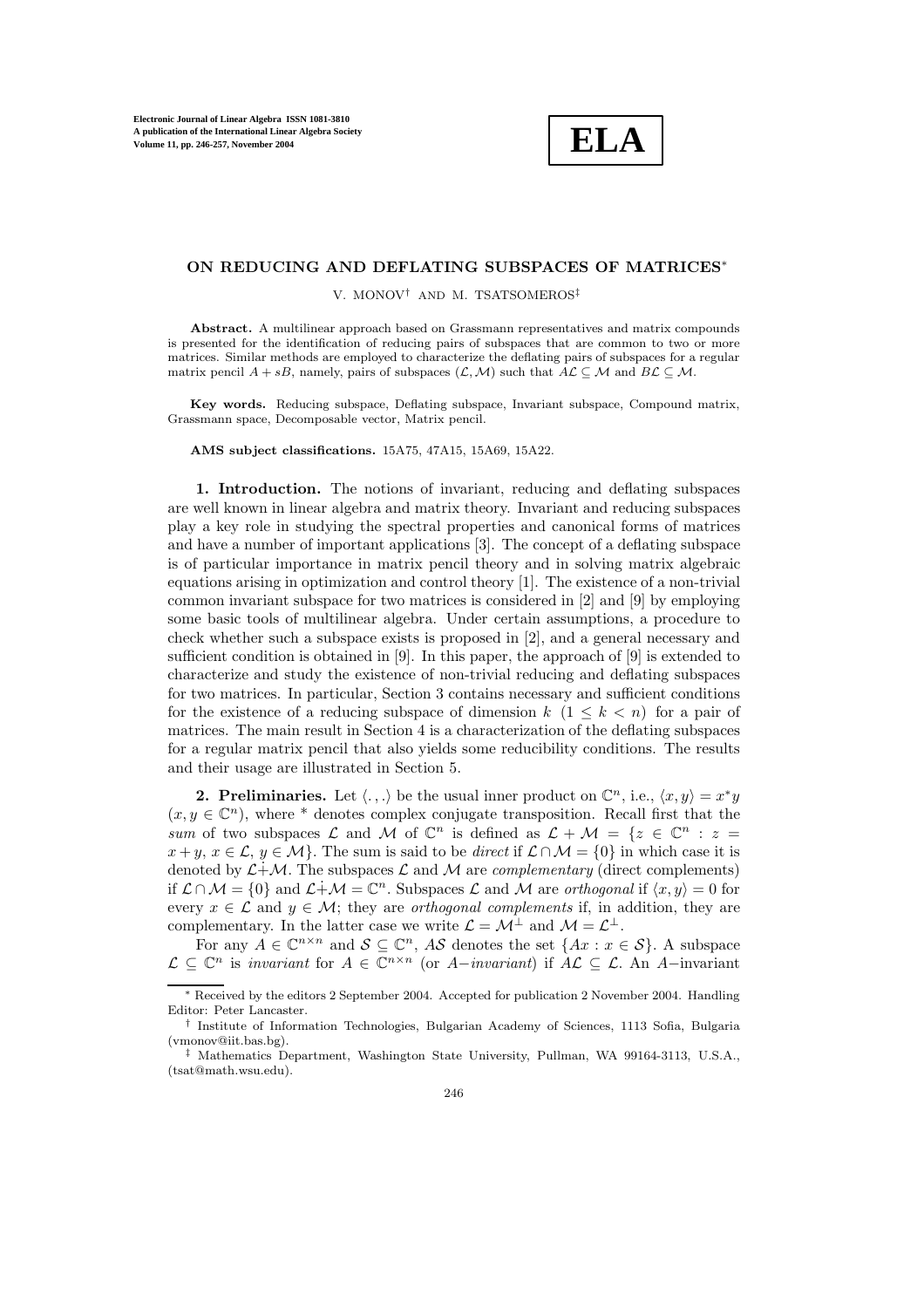

On Reducing and Deflating Subspaces 247

subspace  $\mathcal L$  is A-reducing if there exists a direct complement M to  $\mathcal L$  in  $\mathbb C^n$  that is also A–invariant; the pair of subspaces  $(L, M)$  is then called a *reducing pair* for A. Clearly,  $\{0\}$ ,  $\mathbb{C}^n$  and the generalized eigenspaces of  $A \in \mathbb{C}^{n \times n}$  are examples of A−reducing subspaces.

Let  $A, B \in \mathbb{C}^{n \times n}$  and  $\mathcal{L}, \mathcal{M} \subseteq \mathbb{C}^n$  be k-dimensional subspaces, where  $0 \leq k \leq n$ . Then  $\mathcal L$  and  $\mathcal M$  are called *deflating subspaces* for A and B if  $A\mathcal L\subset\mathcal M$  and  $B\mathcal L\subset\mathcal M$ . As  $k = 0$  and  $k = n$  correspond to the trivial cases  $\mathcal{L} = \mathcal{M} = \{0\}$  and  $\mathcal{L} = \mathcal{M} = \mathbb{C}^n$ , respectively, we shall consider the cases  $1 \leq k < n$ .

The following basic notation and facts from multilinear algebra will be used; see e.g., [6]. Given positive integers  $k \leq n$ , let  $Q_{k,n}$  be the set of all k-tuples of  $\{1,\ldots,n\}$  with elements in increasing order. The members of  $Q_{k,n}$  are considered ordered lexicographically.

For any matrix  $X \in \mathbb{C}^{m \times n}$  and nonempty  $\alpha \subseteq \{1,\ldots,m\}, \beta \subseteq \{1,\ldots,n\},\$ let  $X[\alpha|\beta]$  denote the submatrix of X in rows and columns indexed by  $\alpha$  and  $\beta$ , respectively. Given an integer  $0 < k \leq \min\{m, n\}$ , the k-th compound of X is defined as the  $\binom{m}{k} \times \binom{n}{k}$  matrix

$$
X^{(k)} = (\det X[\alpha | \beta])_{\alpha \in Q_{k,m}, \beta \in Q_{k,n}}.
$$

Matrix compounds satisfy  $(XY)^{(k)} = X^{(k)}Y^{(k)}$ . The exterior product of the vectors  $x_i \in \mathbb{C}^n$   $(i = 1, \ldots, k)$ , denoted by  $x_1 \wedge \ldots \wedge x_k$ , is the  $\binom{n}{k}$ -component vector equal to the k−th compound of  $X = [x_1 | \dots | x_k];$  i.e.,

$$
x_1 \wedge \ldots \wedge x_k = X^{(k)}.
$$

Consequently, if  $A \in \mathbb{C}^{n \times n}$  and  $0 \lt k \leq n$ , the first column of  $A^{(k)}$  is precisely the exterior product of the first  $k$  columns of  $A$ . Exterior products satisfy the following:

(2.1) 
$$
x_1 \wedge \ldots \wedge x_k = 0 \Longleftrightarrow x_1, \ldots, x_k
$$
 are linearly dependent.

(2.2) 
$$
\mu_1 x_1 \wedge \ldots \wedge \mu_k x_k = \prod_{i=1}^k \mu_i (x_1 \wedge \ldots \wedge x_k) \quad (\mu_i \in \mathbb{C}).
$$

(2.3) 
$$
A^{(k)}(x_1 \wedge \ldots \wedge x_k) = Ax_1 \wedge \ldots \wedge Ax_k.
$$

A vector  $x \in \Lambda^k(\mathbb{C}^n)$  in the k-th Grassmann space over  $\mathbb{C}^n$ , is called *decomposable* if  $x = x_1 \wedge \ldots \wedge x_k$  for some  $x_i \in \mathbb{C}^n$   $(i = 1, \ldots, k)$ . We refer to  $x_1, \ldots, x_k$  as the factors of x. By conditions  $(2.2)$  and  $(2.3)$ , those decomposable vectors whose factors are linearly independent eigenvectors of  $A \in \mathbb{C}^{n \times n}$  are eigenvectors of  $A^{(k)}$ . The spectrum of  $A^{(k)}$  coincides with the set of all possible k−products of the eigenvalues of A. In general, not all eigenvectors of a matrix compound are decomposable.

Consider now a k–dimensional subspace  $\mathcal{L} \subseteq \mathbb{C}^n$  spanned by  $\{x_1, \ldots, x_k\}$ . By (2.1) and the definition of the exterior product it follows that

$$
\mathcal{L} = \{x \in \mathbb{C}^n : x \wedge x_1 \wedge \ldots \wedge x_k = 0\}.
$$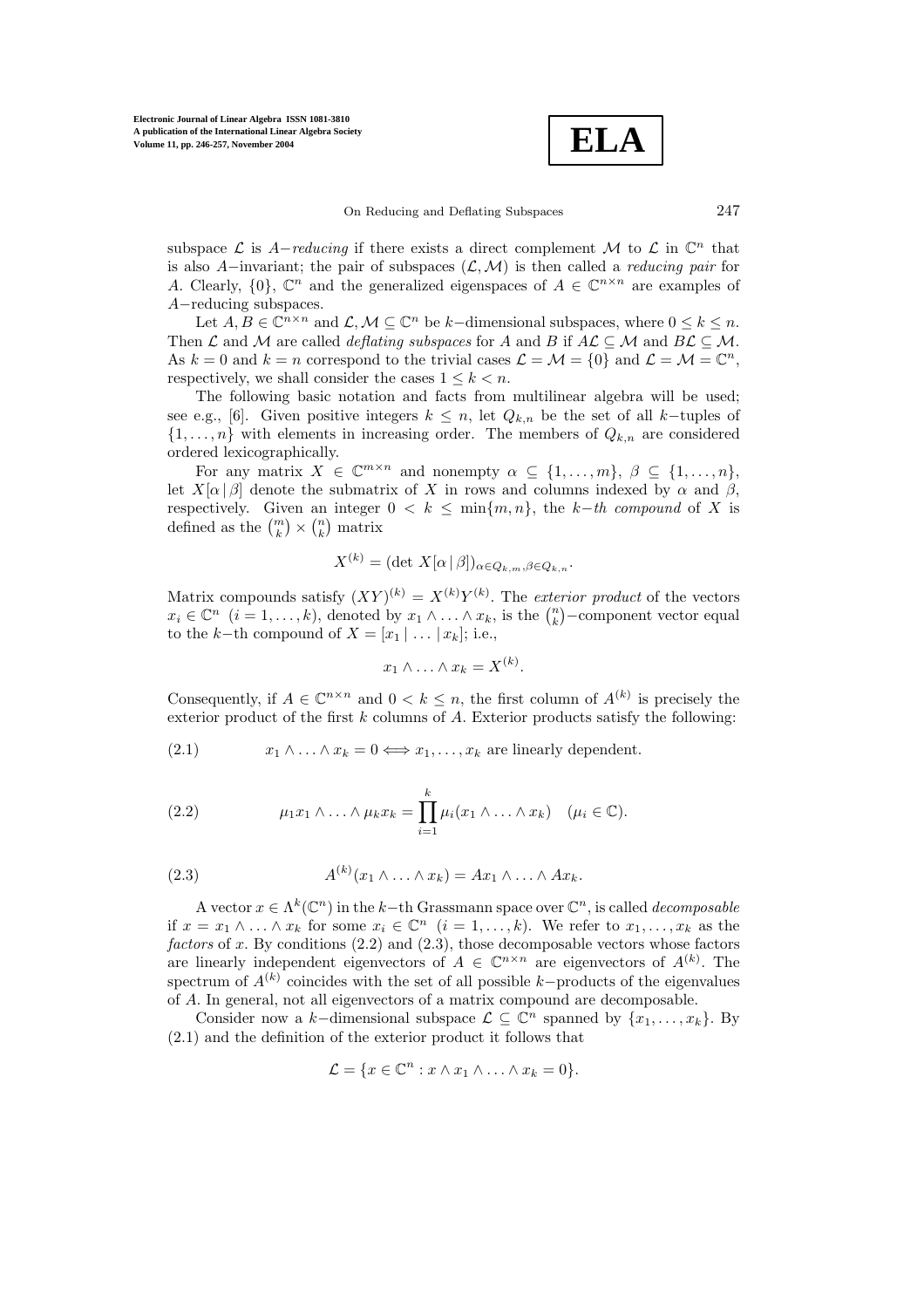

The vector  $x_1 \wedge \ldots \wedge x_k$  is known as a *Grassmann representative* of  $\mathcal L$ . As a consequence, two k–dimensional subspaces spanned by  $\{x_1,\ldots,x_k\}$  and  $\{y_1,\ldots,y_k\}$ , respectively, coincide if and only if for some nonzero  $\mu \in \mathbb{C}$ ,

$$
(2.4) \t\t x_1 \wedge \ldots \wedge x_k = \mu(y_1 \wedge \ldots \wedge y_k);
$$

that is, Grassmann representatives for a subspace differ only by a nonzero scalar factor.

Finally, let  $A \in \mathbb{C}^{n \times n}$  and let  $\mathcal{L} \subseteq \mathbb{C}^n$  be an A-invariant subspace with basis  ${x_1, \ldots, x_k}$ . We shall use the fact that any Grassmann representative of  $\mathcal L$  is an eigenvector of  $A^{(k)}$ . This is seen by noting that if  $A\mathcal{L}\subseteq\mathcal{L}$ , then properties (2.1) and (2.3) imply that  $A^{(k)}(x_1 \wedge \ldots \wedge x_k)$  is either 0 or a Grassmann representative of  $\mathcal{L};$ that is,  $A^{(k)}(x_1 \wedge \ldots \wedge x_k)$  is indeed a scalar multiple of  $x_1 \wedge \ldots \wedge x_k \neq 0$ .

**3. Reducing subspaces.** In this section, we present reducibility conditions for two matrices based on a relationship between Grassmann representatives of reducing subspaces and eigenvectors of matrix compounds. First is an auxiliary result characterizing complementary subspaces.

LEMMA 3.1. Let  $\mathcal{L}, \mathcal{M} \subset \mathbb{C}^n$  be subspaces with dim  $\mathcal{L} = k$  and dim  $\mathcal{M} = n - k$ ,  $1 \leq k \leq n$ , and let  $x, y \in \Lambda^k(\mathbb{C}^n)$  be Grassmann representatives of  $\mathcal L$  and  $\mathcal M^{\perp}$ . respectively. The following are equivalent.

(i)  $\mathcal L$  and  $\mathcal M$  are direct complements in  $\mathbb C^n$ .

(ii) Vectors x and y satisfy  $\langle x, y \rangle \neq 0$ .

*Proof.* Since dim  $\mathcal{L} + \dim \mathcal{M} = n$ , condition (i) is equivalent to

$$
(3.1) \t\t \mathcal{L} \cap \mathcal{M} = \{0\}.
$$

Let  $\{x_1,\ldots,x_k\}$  and  $\{y_1,\ldots,y_k\}$  be bases of  $\mathcal L$  and  $\mathcal M^{\perp}$ , respectively, and consider the  $n \times k$  matrices  $X = [x_1 | \dots | x_k]$  and  $Y = [y_1 | \dots | y_k]$ . Then, up to nonzero scalar multiples,  $x = x_1 \wedge \ldots \wedge x_k$  and  $y = y_1 \wedge \ldots \wedge y_k$ . By the Cauchy-Binet formula for the determinant it can be seen that  $\langle x, y \rangle = \det X^*Y$ . Hence, in order to prove the lemma, we need only show that (3.1) is equivalent to det  $X^*Y \neq 0$ .

Assume first that  $X^*Y$  is singular. Then there exists a nonzero vector  $u \in \mathbb{C}^k$ such that  $u^*X^*Yv = \langle Xu, Yv \rangle = 0$  for all  $v \in \mathbb{C}^k$ . Thus,  $0 \neq Xu \in \mathcal{L}$  and since  $\mathcal{M}^{\perp} = \{ Yv : v \in \mathbb{C}^k \},$  it follows that  $Xu \in \mathcal{M}$ , which contradicts (3.1). Conversely, if  $\mathcal L$  and  $\mathcal M$  have a common nonzero vector z, then  $z = Xu$  for some  $u \in \mathbb C^k$  and also z is orthogonal to all vectors in  $\mathcal{M}^{\perp}$ ; i.e.,  $u^* X^* Y v = 0$  for all  $v \in \mathbb{C}^k$ . This implies that  $X^*Y$  is singular.  $\square$ 

Recall that if  $A \in \mathbb{C}^{n \times n}$  and  $\lambda, \mu$  are distinct eigenvalues of A, then by the biorthogonality principle (see e.g., [5]), each left eigenvector of A corresponding to  $\mu$ is orthogonal to each right eigenvector of A corresponding to  $\lambda$ .

Given matrices  $A, B \in \mathbb{C}^{n \times n}$  and vectors  $x, y \in \mathbb{C}^n$ , we shall say that  $(x, y)$  is a common pair of right and left eigenvectors of  $A$  and  $B$  if  $x$  is a common right eigenvector of  $A$  and  $B$  and  $y$  is a common left eigenvector of  $A$  and  $B$ .

THEOREM 3.2. Let  $A, B \in \mathbb{C}^{n \times n}$  and  $1 \leq k \leq n$ . The following are equivalent.

(i) There exist subspaces  $\mathcal{L}, \mathcal{M} \subset \mathbb{C}^n$  of dimensions k and  $n-k$ , respectively, such that  $(\mathcal{L}, \mathcal{M})$  is a common reducing pair for A and B.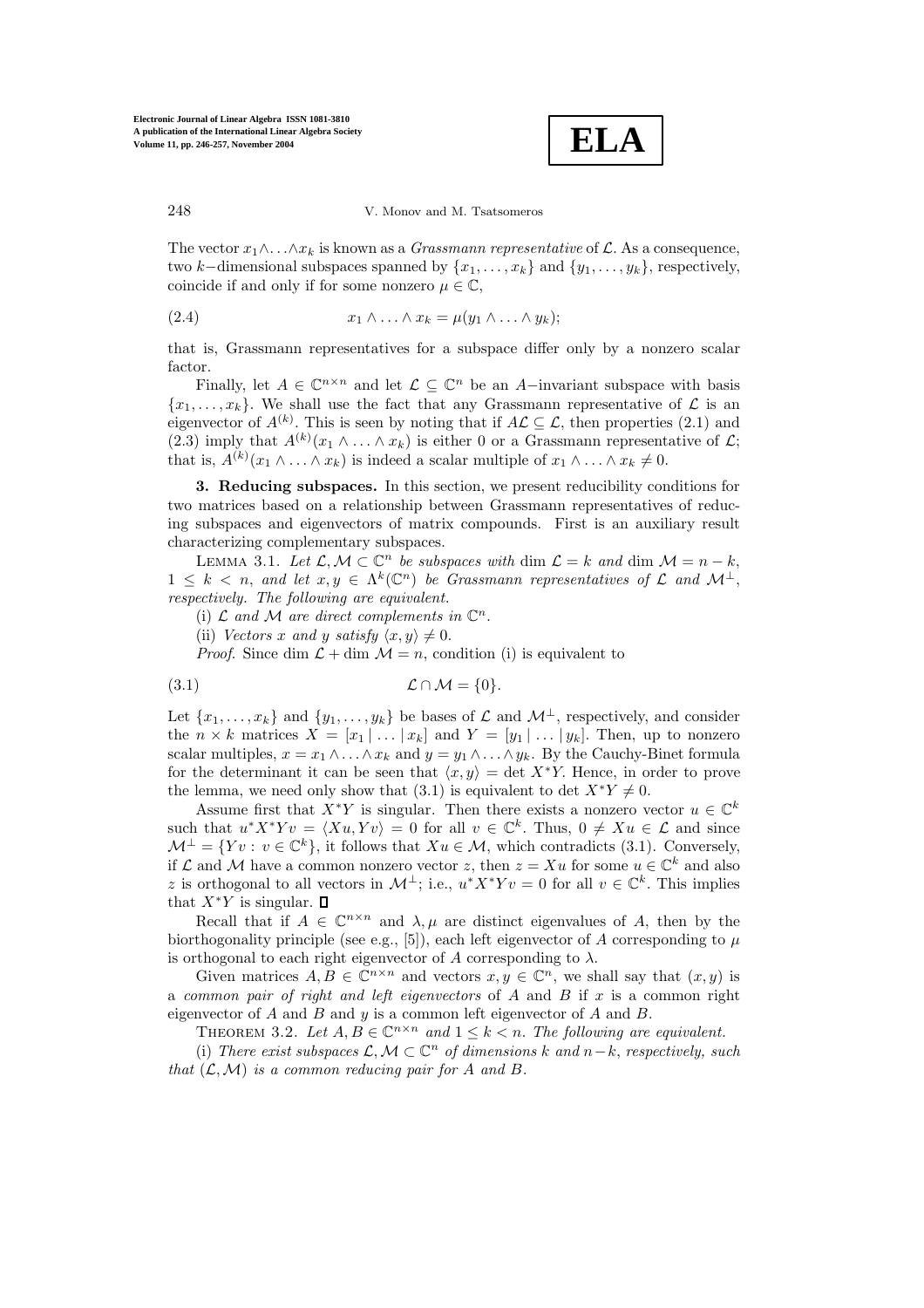**ELA**

On Reducing and Deflating Subspaces 249

(ii) For all  $s \in \mathbb{C}$ ,  $(A + sI)^{(k)}$  and  $(B + sI)^{(k)}$  have a common pair  $(x, y)$  of right and left eigenvectors  $x, y \in \Lambda^k(\mathbb{C}^n)$  that are decomposable and satisfy  $\langle x, y \rangle \neq 0$ .

(iii) There exists  $\hat{s} \in \mathbb{C}$  such that  $(A + \hat{s}I)$  and  $(B + \hat{s}I)$  are nonsingular, and such that  $(A + \hat{s}I)^{(k)}$ ,  $(B + \hat{s}I)^{(k)}$  have a common pair  $(x, y)$  of right and left eigenvectors  $x, y \in \Lambda^k(\mathbb{C}^n)$  that are decomposable and satisfy  $\langle x, y \rangle \neq 0$ .

Moreover, when either of these conditions hold,  $x$  and  $y$  in (ii) and (iii) are Grassmann representatives of  $\mathcal L$  and  $\mathcal M^{\perp}$ , respectively.

*Proof.* (i)  $\Rightarrow$  (ii). Let  $(L, M)$  be a reducing pair for A and B with dim  $L = k$ and dim  $\mathcal{M} = n - k$ ; i.e.,  $\mathcal{L}$  and  $\mathcal{M}$  are common invariant subspaces of A and B that are complementary in  $\mathbb{C}^n$ . Let  $\{x_1,\ldots,x_k\}$  and  $\{y_1,\ldots,y_k\}$  be bases of  $\mathcal L$ and  $\mathcal{M}^{\perp}$ , respectively. Since  $A\mathcal{L}\subseteq\mathcal{L}$  and  $B\mathcal{L}\subseteq\mathcal{L}$  if and only if  $(A + sI)\mathcal{L}\subseteq\mathcal{L}$ and  $(B + sI)\mathcal{L} \subseteq \mathcal{L}$  for all  $s \in \mathbb{C}$ , it follows by the discussion in Section 2 that  $x = x_1 \wedge \ldots \wedge x_k$  is a common right eigenvector of  $(A + sI)^{(k)}$  and  $(B + sI)^{(k)}$ . Similarly,  $(A + sI)M \subseteq M$  and  $(B + sI)M \subseteq M$  for all  $s \in \mathbb{C}$ , which is also equivalent to  $(A + sI)^* \mathcal{M}^\perp \subseteq \mathcal{M}^\perp$  and  $(B + sI)^* \mathcal{M}^\perp \subseteq \mathcal{M}^\perp$ . Thus,  $y = y_1 \wedge \ldots \wedge y_k$ is a common right eigenvector of  $((A+sI)^{*})^{(k)}$  and  $((B+sI)^{*})^{(k)}$ ; due to the compound matrix property  $((X^{\cdot})^{\cdot})^{(k)} = ((X^{\cdot})^{(k)})^*$ , we have that y is a common left eigenvector of  $(A + sI)^{(k)}$  and  $(B + sI)^{(k)}$ . Since  $\mathcal L$  and  $\mathcal M$  are complementary, it follows by Lemma 3.1 that  $\langle x, y \rangle \neq 0$ .

 $(ii) \Rightarrow (iii)$ . Follows trivially.

(iii) $\Rightarrow$  (i). Let  $\hat{s}$  be such that  $(A + \hat{s}I)$  and  $(B + \hat{s}I)$  are nonsingular and let  $(x, y)$ with  $x = x_1 \wedge \ldots \wedge x_k$ ,  $y = y_1 \wedge \ldots \wedge y_k$  be a common pair of right and left eigenvectors of  $(A + \hat{s}I)^{(k)}$  and  $(B + \hat{s}I)^{(k)}$  such that  $\langle x, y \rangle \neq 0$ . Then  $(A + \hat{s}I)^{(k)}$  is nonsingular and there exists nonzero  $\lambda\in\mathbb{C}$  such that

(3.2) 
$$
(A + \hat{s}I)^{(k)}x = (A + \hat{s}I)x_1 \wedge \ldots \wedge (A + \hat{s}I)x_k
$$

$$
= \lambda(x_1 \wedge \ldots \wedge x_k).
$$

By the biorthogonality principle,  $\langle x, y \rangle \neq 0$  implies that y corresponds to the same eigenvalue  $\lambda$  of  $(A + \hat{s}I)^{(k)}$ , i.e.,

(3.3)  
\n
$$
((A + \hat{s}I)^{(k)})^* y = ((A + \hat{s}I)^*)^{(k)} y
$$
\n
$$
= (A + \hat{s}I)^* y_1 \wedge \ldots \wedge (A + \hat{s}I)^* y_k
$$
\n
$$
= \overline{\lambda}(y_1 \wedge \ldots \wedge y_k).
$$

By (3.2) it follows that the subspace spanned by  $\{x_1,\ldots,x_k\}$  coincides with the subspace spanned by  $\{(A + \hat{s}I)x_1, \ldots, (A + \hat{s}I)x_k\}$ . Thus,  $\mathcal{L} = \text{span} \{x_1, \ldots, x_k\}$  is an invariant subspace of  $(A + \hat{s}I)$  and hence of A. Similarly, it follows from (3.3) that span  $\{y_1,\ldots,y_k\}$  is an invariant subspace of  $A^*$  or, equivalently, that  $\mathcal{M} =$  $(\text{span } \{y_1, \ldots, y_k\})^{\perp}$  is an invariant subspace of A. Since x and y are right and left eigenvectors of  $(B + \hat{s}I)^{(k)}$ , respectively, the same argument as above shows that  $\mathcal{L}$ and M also are invariant subspaces of B. By Lemma 3.1, the inequality  $\langle x, y \rangle \neq 0$ implies that  $\mathcal L$  and  $\mathcal M$  are direct complements, completing the proof.  $\Box$ 

Obviously,the above result can be easily extended to the case of any number of matrices having a common pair of reducing subspaces. In the special case of  $\mathcal{M} = \mathcal{L}^{\perp}$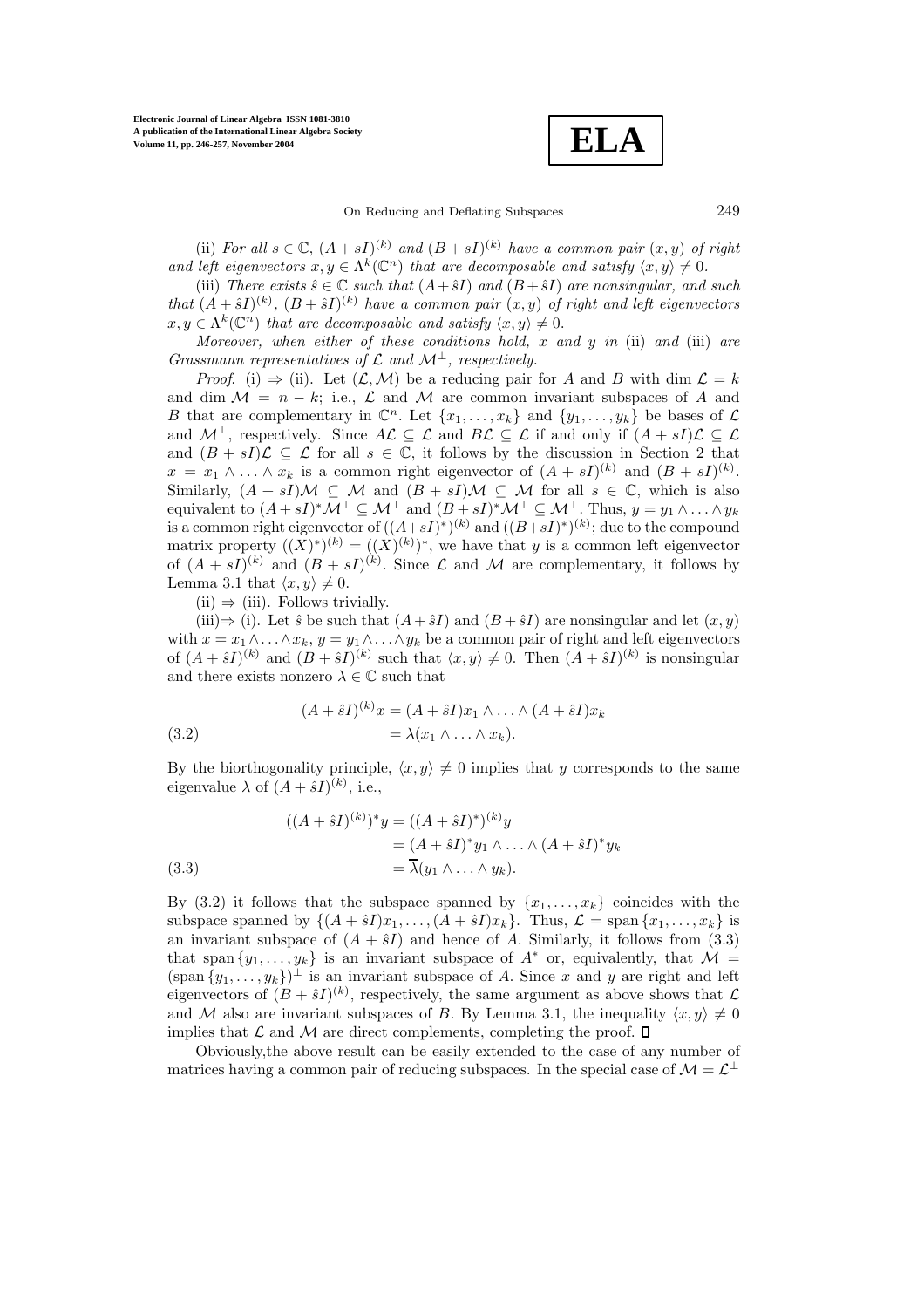**ELA**

in condition (i) of Theorem 3.2, we obtain conditions for simultaneous reducibility of A and B by orthogonal complements.

COROLLARY 3.3. Let  $A, B \in \mathbb{C}^{n \times n}$  and  $1 \leq k \leq n$ . The following are equivalent. (i) There exists a subspace  $\mathcal{L} \subset \mathbb{C}^n$  of dimension k such that  $(\mathcal{L}, \mathcal{L}^{\perp})$  is a common reducing pair for A and B.

(ii) There exists decomposable  $x \in \Lambda^k(\mathbb{C}^n)$  such that for all  $s \in \mathbb{C}$ , x is a common eigenvector of  $(A + sI)^{(k)}$ ,  $(A^* + sI)^{(k)}$ ,  $(B + sI)^{(k)}$  and  $(B^* + sI)^{(k)}$ .

(iii) There exists decomposable  $x \in \Lambda^k(\mathbb{C}^n)$  and  $\hat{s} \in \mathbb{C}$  such that  $(A + \hat{s}I)$  and  $(B + \hat{s}I)$  are nonsingular and x is a common eigenvector of  $(A + \hat{s}I)^{(k)}$ ,  $(A^* + \hat{s}I)^{(k)}$ ,  $(B + \hat{s}I)^{(k)}$  and

 $(B^* + \hat{s}I)^{(k)}$ .

Moreover, when either of these conditions hold, x in (ii) and (iii) is a Grassmann representative of L.

It should be noted that the above corollary also follows from [9, Theorem 2.2 ] by recalling that  $(\mathcal{L}, \mathcal{L}^{\perp})$  is a common reducing pair for A and B if and only if  $\mathcal{L}$  is a common invariant subspace of  $A, A^*, B$  and  $B^*$ .

As another special case, we note that Theorem 3.2 and Corollary 3.3 provide reducibility conditions for a single matrix. It is clear that not every  $A \in \mathbb{C}^{n \times n}$  has an A–reducing subspace of arbitrary dimension k. For instance, if A is an n–dimensional Jordan block, it can be shown that the only A–reducing subspaces are  $\{0\}$  and  $\mathbb{C}^n$ . In the next example, we illustrate how Theorem 3.2 can be employed to rule out the existence of reducing subspaces of a given matrix.

EXAMPLE 3.4. Let  $n = 4$ ,  $k = 1$  and

$$
A = \left[ \begin{array}{rrrr} 1 & 1 & 0 & 0 \\ 0 & 1 & 0 & 0 \\ 0 & 0 & -1 & 1 \\ 0 & 0 & 0 & -1 \end{array} \right].
$$

The distinct eigenvalues of A are  $\lambda_1 = 1$  and  $\lambda_2 = -1$ .  $A^{(1)} = A$  has a pair of right and left eigenvectors  $x_1 = \begin{bmatrix} 1 & 0 & 0 & 0 \end{bmatrix}^T$  and  $y_1 = \begin{bmatrix} 0 & 1 & 0 & 0 \end{bmatrix}^T$  corresponding to  $\lambda_1 = 1$ , and a pair of right and left eigenvectors  $x_2 = \begin{bmatrix} 0 & 0 & 1 & 0 \end{bmatrix}^T$  and  $y_2 = \begin{bmatrix} 0 & 0 & 0 & 1 \end{bmatrix}^T$ corresponding to  $\lambda_2 = -1$ . Since we consider the first compound of A, the requirement for decomposability of  $x_1, x_2, y_1$  and  $y_2$  is trivially satisfied. Notice, however, that  $\langle x_1, y_1 \rangle = \langle x_2, y_2 \rangle = 0$ , showing that conditions (ii) and (iii) of Theorem 3.2 are not satisfied and thus A does not have any reducing subspaces of dimension  $k = 1$ ; neither does any matrix similar to A. A similar argument applies to the case  $k = 3$ .

**4. Deflating subspaces.** Given two matrices  $A, B \in \mathbb{C}^{n \times n}$ , the generalized Schur theorem [4] shows that for each  $1 \leq k < n$  there exist k–dimensional deflating subspaces for A and B. The problem of computing these subspaces is well-studied from a numerical point of view due to its application in solving generalized eigenvalue problems [7] and a large class of matrix algebraic equations [1]. In this section, we give a characterization of the non-trivial deflating subspaces for a regular matrix pencil using basically the multilinear approach. This characterization also enables us to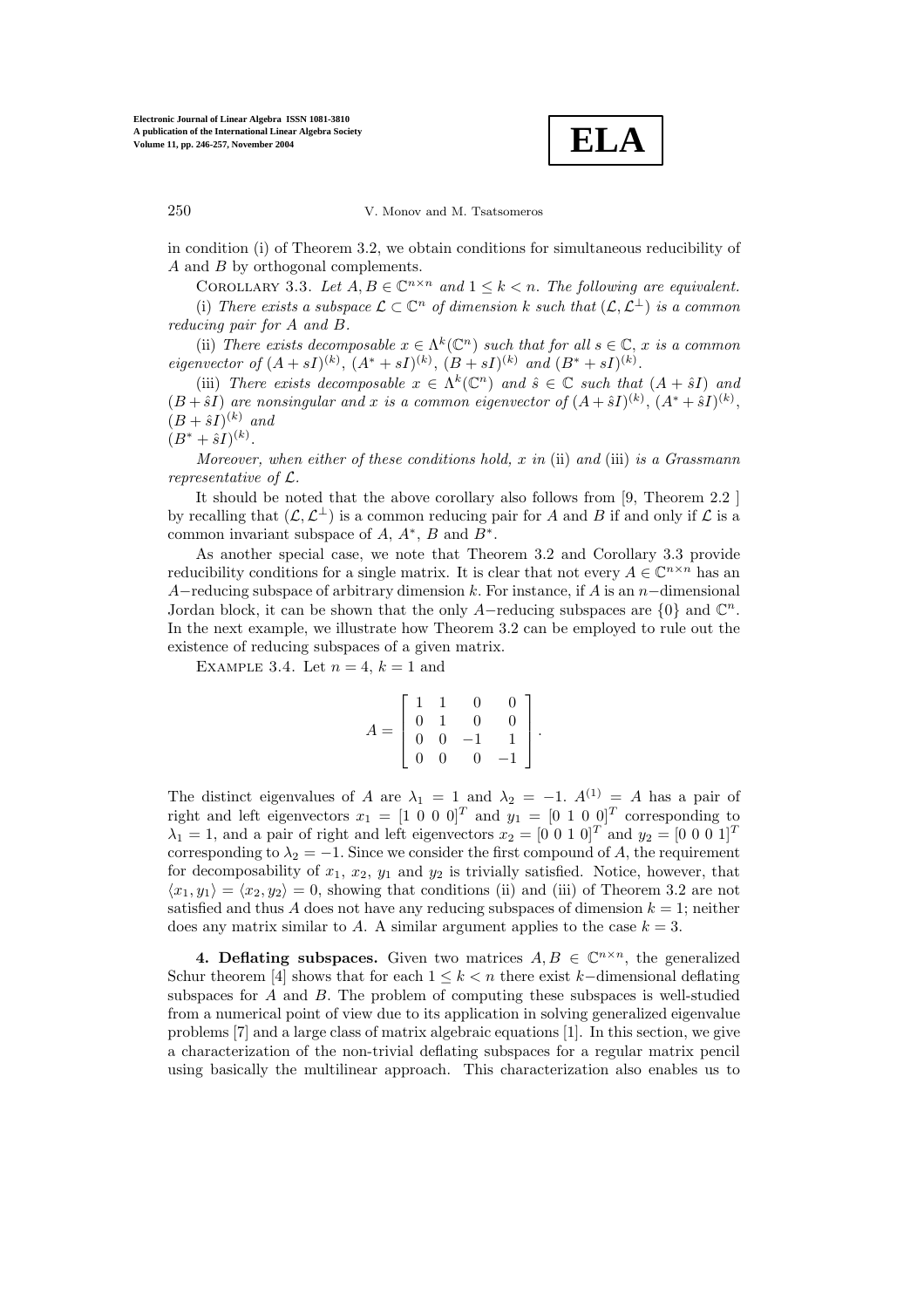**ELA**

formulate conditions for reducibility of a matrix pencil by equivalence transformations. We begin with the following necessary condition.

PROPOSITION 4.1. Let  $A, B \in \mathbb{C}^{n \times n}$  and  $\mathcal{L}, \mathcal{M} \subset \mathbb{C}^n$  be subspaces of dimension k  $(1 \leq k < n)$ . If  $\mathcal{L}, \mathcal{M}$  are deflating subspaces for A and B, then there exist nonzero decomposable vectors  $x, y \in \Lambda^k(\mathbb{C}^n)$  and  $r, q \in \mathbb{C}$  such that

(4.1) 
$$
A^{(k)}x = ry \quad and \quad B^{(k)}x = qy.
$$

Moreover, x and y are Grassmann representatives of  $\mathcal L$  and  $\mathcal M$ , respectively.

*Proof.* Let  $\{x_1,\ldots,x_k\}$  and  $\{y_1,\ldots,y_k\}$  be bases of  $\mathcal L$  and  $\mathcal M$ , respectively. Augment these into bases of  $\mathbb{C}^n$ , thus forming invertible matrices

$$
L = [x_1 | \dots | x_k | x_{k+1} | \dots | x_n] \text{ and } M = [y_1 | \dots | y_k | y_{k+1} | \dots | y_n].
$$

Then, as by assumption  $A\mathcal{L} \subseteq \mathcal{M}$  and  $B\mathcal{L} \subseteq \mathcal{M}$ ,

$$
R := M^{-1}AL = \begin{bmatrix} A'_{11} & A'_{12} \\ 0 & A'_{22} \end{bmatrix} \text{ and } Q := M^{-1}BL = \begin{bmatrix} B'_{11} & B'_{12} \\ 0 & B'_{22} \end{bmatrix},
$$

where  $A'_{11}$  and  $B'_{11}$  are  $k \times k$  matrices. Taking k-th compounds of the equations above, we obtain

$$
A^{(k)}L^{(k)} = M^{(k)}R^{(k)}
$$
 and  $B^{(k)}L^{(k)} = M^{(k)}Q^{(k)}$ .

Since R and Q are block upper triangular, and since the first columns of  $L^{(k)}$  and  $M^{(k)}$  are

$$
x = x_1 \wedge \ldots \wedge x_k \quad \text{and} \quad y = y_1 \wedge \ldots \wedge y_k,
$$

respectively, we have that (4.1) holds. Notice that  $r = \det A'_{11}$ ,  $q = \det B'_{11}$  and that  $x, y$  are Grassmann representatives of  $\mathcal L$  and  $\mathcal M$ , respectively.  $\square$ 

Given deflating subspaces  $\mathcal{L}, \mathcal{M}$  for A and B, and referring to the notation in Proposition 4.1, it can be seen that

$$
A\mathcal{L} = \mathcal{M} \quad \text{and} \quad B\mathcal{L} = \mathcal{M} \qquad \text{if and only if} \qquad r \neq 0 \quad \text{and} \quad q \neq 0.
$$

Indeed, if  $r \neq 0$ ,  $A^{(k)}x$  is a Grassmann representative of M and thus  $\{Ax_1, \ldots, Ax_k\}$ is a basis for M; i.e.,  $A\mathcal{L} = \mathcal{M}$ . Moreover, if  $r \neq 0$  and  $q \neq 0$ , it follows from (4.1) that

(4.2) 
$$
\left(\frac{1}{r}A^{(k)} - \frac{1}{q}B^{(k)}\right)x = 0 \text{ and } A^{(k)}x \neq 0.
$$

Conversely, if (4.2) holds for some  $r \neq 0$ ,  $q \neq 0$  and a nonzero decomposable vector  $x = x_1 \wedge \ldots \wedge x_k$ , then

$$
A^{(k)}x = \frac{q}{r}B^{(k)}x \neq 0
$$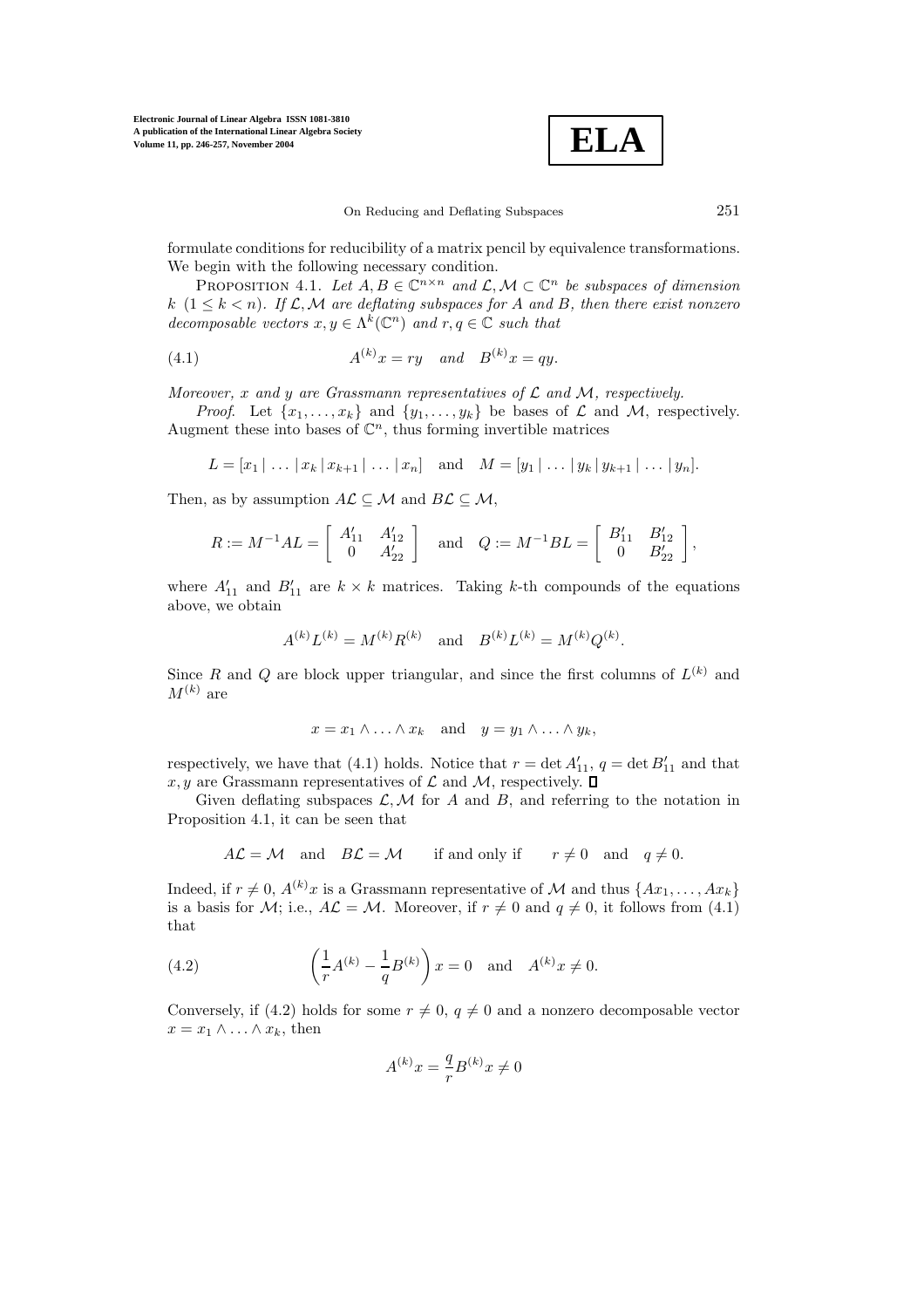

252 V. Monov and M. Tsatsomeros

or

$$
Ax_1 \wedge \ldots \wedge Ax_k = \frac{q}{r} (Bx_1 \wedge \ldots \wedge Bx_k) \neq 0,
$$

which is equivalent to

$$
\mathrm{span}\{Ax_1,\ldots,Ax_k\}=\mathrm{span}\{Bx_1,\ldots,Bx_k\}.
$$

Since  $A^{(k)}x \neq 0$ , letting

$$
\mathcal{L} := \mathrm{span}\{x_1, \ldots, x_k\} \quad \text{and} \quad \mathcal{M} := \mathrm{span}\{Ax_1, \ldots, Ax_k\},\
$$

we have that  $A\mathcal{L} \subseteq \mathcal{M}$  and  $B\mathcal{L} \subseteq \mathcal{M}$ ; i.e.,  $\mathcal{L}$  and  $\mathcal{M}$  are k-dimensional deflating subspaces for A and B. In fact, as  $r \neq 0$  and  $q \neq 0$ , it follows that  $A\mathcal{L} = \mathcal{M}$  and  $B\mathcal{L} = \mathcal{M}$ . We have thus shown the following result.

THEOREM 4.2. Let  $A, B \in \mathbb{C}^{n \times n}$  and  $\mathcal{L}, \mathcal{M} \subset \mathbb{C}^n$  be subspaces of dimension k  $(1 \leq k < n)$ . The following are equivalent.

(i)  $A\mathcal{L} = \mathcal{M}$  and  $B\mathcal{L} = \mathcal{M}$ .

(ii) There exist nonzero  $s_1, s_2 \in \mathbb{C}$  and Grassmann representative  $x \in \Lambda^k(\mathbb{C}^n)$  of  $\mathcal L$  such that

$$
\left( s_1 A^{(k)} + s_2 B^{(k)} \right) x = 0
$$

and such that  $A^{(k)}x \neq 0$  is a Grassmann representative of M.

In the rest of this section, we consider matrix pencils of the form  $A + sB$ , denoted by  $(A, B)$ . Recall that  $(A, B)$  is called *regular* if det  $(A + sB)$  is not identically zero as a function of s.

LEMMA 4.3. Let  $A, B \in \mathbb{C}^{n \times n}$  and  $\mathcal{L}, \mathcal{M} \subset \mathbb{C}^n$  be subspaces of dimension k  $(1 \leq k < n)$ . Suppose that  $(A, B)$  is a regular pencil. The following are equivalent.

(i) 
$$
A\mathcal{L} \subseteq \mathcal{M}
$$
 and  $B\mathcal{L} \subseteq \mathcal{M}$ .

(ii)  $(A + \hat{s}B)\mathcal{L} = \mathcal{M}$  for some  $\hat{s} \in \mathbb{C}$  and  $B\mathcal{L} \subseteq \mathcal{M}$ .

(iii)  $(A + sB)\mathcal{L} \subseteq \mathcal{M}$  for all  $s \in \mathbb{C}$  and  $B\mathcal{L} \subseteq \mathcal{M}$ .

*Proof.* (i)  $\Rightarrow$  (ii). Since  $A + sB$  is a regular pencil, there exists  $\hat{s} \in \mathbb{C}$  such that  $A + \hat{s}B$  is invertible. Thus  $(A + \hat{s}B)\mathcal{L}$  is also a k-dimensional subspace and so  $(A + \hat{s}B)\mathcal{L} = \mathcal{M}.$ 

(ii)  $\Rightarrow$  (iii). For any  $s \in \mathbb{C}$ ,  $(A + sB)\mathcal{L} = (A + \hat{s}B + (s - \hat{s})B)\mathcal{L} \subseteq \mathcal{M} + \mathcal{M} = \mathcal{M}$ . (iii) $\Rightarrow$  (i). Choose  $s = 0$  in (iii).  $\Box$ 

Of course, in the above lemma, the equivalence of (i) and (iii) and the implication  $(ii) \Rightarrow (i)$  hold for all matrix pencils.

THEOREM 4.4. Let  $A, B \in \mathbb{C}^{n \times n}$  and  $\mathcal{L}, \mathcal{M} \subset \mathbb{C}^n$  be subspaces of dimension k  $(1 \leq k < n)$ . Suppose that  $(A, B)$  is a regular pencil. The following are equivalent.

(i)  $\mathcal L$  and  $\mathcal M$  are deflating subspaces for A and B, i.e.,  $A\mathcal L \subseteq \mathcal M$  and  $B\mathcal L \subseteq \mathcal M$ .

(ii) There exist  $\hat{s}, \hat{t}, s_1, s_2 \in \mathbb{C}, s_1 \neq 0, s_2 \neq 0, s_1 d$  Grassmann representative  $x \in \Lambda^k(\mathbb{C}^n)$  of  $\mathcal L$  such that

$$
(s_1(A + \hat{s}B)^{(k)} + s_2 (B + \hat{t}(A + \hat{s}B))^{(k)}) x = 0
$$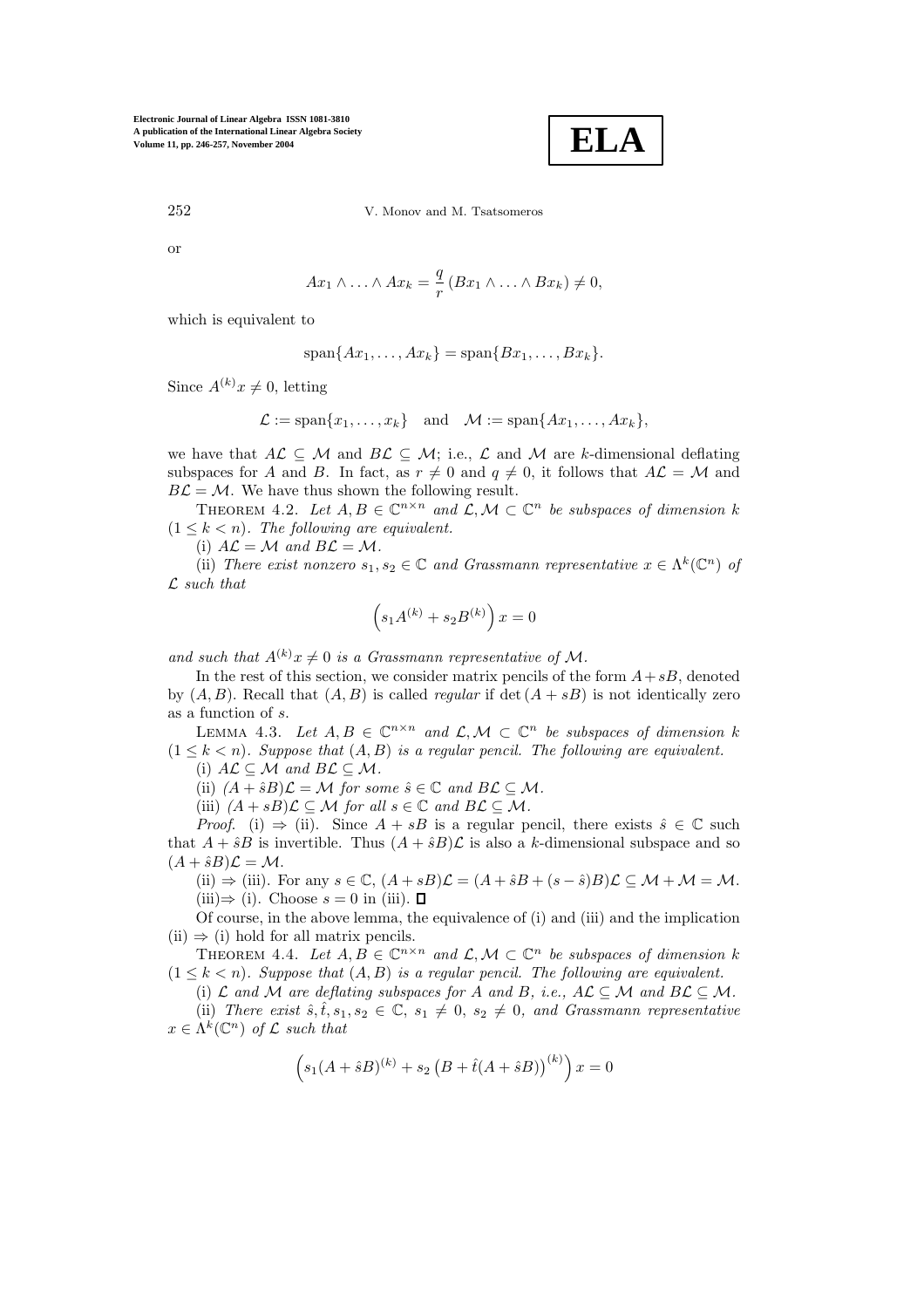

and such that  $(A + \hat{s}B)^{(k)}x \neq 0$  is a Grassmann representative of M.

*Proof.* As  $(A, B)$  is a regular pencil, by Lemma 4.3 applied to A and B, (i) is equivalent to

 $(A + \hat{s}B)\mathcal{L} = \mathcal{M}$  for some  $\hat{s} \in \mathbb{C}$  and  $B\mathcal{L} \subset \mathcal{M}$ .

In turn, by Lemma 4.3 applied to B and  $A + \hat{s}B$ , it follows that (i) is equivalent to

(4.3) 
$$
(A + \hat{s}B)\mathcal{L} = \mathcal{M}
$$
 and  $(B + \hat{t}(A + \hat{s}B))\mathcal{L} = \mathcal{M}$  for some  $\hat{t} \in \mathbb{C}$ .

Now the claimed equivalence of (i) and (ii), as well as the nature of x and  $(A+\hat{s}B)^{(k)}x$ as Grassmann representatives follow from Theorem 4.2.  $\square$ 

REMARK 4.5. Under the assumption that  $(A, B)$  is a regular pencil,  $\hat{s}$  can be chosen such that  $A+\hat{s}B$  is invertible and in this case, the inequality  $(A+\hat{s}B)^{(k)}x \neq 0$  in (ii) is satisfied for all nonzero  $x \in \Lambda^k(\mathbb{C}^n)$ . However, it can be seen that in Theorem 4.4, condition (ii) implies (i) without the regularity assumption for  $(A, B)$ . That is, if (ii) is satisfied then the factors of x and  $(A+\hat{s}B)^{(k)}x$  are basis vectors for two k–dimensional deflating subspaces for A and B.

Theorem 4.4 can be used to obtain necessary and sufficient reducibility conditions for a regular matrix pencil via equivalence transformations as follows.

PROPOSITION 4.6. Let  $A, B \in \mathbb{C}^{n \times n}$ ,  $\mathcal{L}, \mathcal{M} \subset \mathbb{C}^n$  be subspaces of dimension k  $(1 \leq k \leq n)$  and  $\tilde{\mathcal{L}}, \tilde{\mathcal{M}} \subset \mathbb{C}^n$  be direct complements of  $\mathcal L$  and  $\mathcal M$ , respectively. Suppose that  $(A, B)$  is a regular pencil. The following are equivalent.

(i)  $(\mathcal{L}, \mathcal{M})$  and  $(\tilde{\mathcal{L}}, \tilde{\mathcal{M}})$  are deflating pairs for A and B, i.e.,

$$
A\mathcal{L}\subseteq \mathcal{M},\ BC\subseteq \mathcal{M}\quad and\quad A\tilde{\mathcal{L}}\subseteq \tilde{\mathcal{M}},\ BC\subseteq \tilde{\mathcal{M}}.
$$

(ii) There exist  $\hat{s}_i, \hat{t}_i \in \mathbb{C}$   $(i = 1, 2)$ , nonzero  $s_i \in \mathbb{C}$   $(i = 1, ..., 4)$  and Grassmann representatives  $x, y \in \Lambda^k(\mathbb{C}^n)$  of  $\mathcal L$  and  $\tilde M^{\perp}$ , respectively, such that

(4.4) 
$$
\left(s_1(A+\hat{s}_1B)^{(k)}+s_2\left(B+\hat{t}_1(A+\hat{s}_1B)\right)^{(k)}\right)x=0,
$$

(4.5) 
$$
\left(s_3(A+\hat{s}_2B)^{(k)}+s_4\left(B+\hat{t}_2(A+\hat{s}_2B)\right)^{(k)}\right)^*y=0,
$$

(4.6) 
$$
\langle y, (A+\hat{s}_1B)^{(k)}x \rangle \neq 0, \quad \langle x, ((A+\hat{s}_2B)^{(k)})^*y \rangle \neq 0,
$$

and such that  $(A + \hat{s}_1 B)^{(k)}x \neq 0$ ,  $((A + \hat{s}_2 B)^{(k)})^*y \neq 0$  are Grassmann representatives of M and  $\tilde{\mathcal{L}}^{\perp}$ , respectively. The proof of this proposition is an immediate application of Theorem 4.4 and Lemma 3.1.

REMARK 4.7. Assuming  $(A, B)$  to be a regular pencil,  $\hat{s}_1$  and  $\hat{t}_1$  in  $(4.4)$  can be chosen such that  $A + \hat{s}_1 B$  and  $B + \hat{t}_1 (A + \hat{s}_1 B)$  are invertible; in this case one can take in (4.5)  $\hat{s}_2 = \hat{s}_1, \hat{t}_2 = \hat{t}_1$  and omit the second inequality in (4.6). As mentioned in Remark 4.5, condition (ii) above implies (i) for every matrix pencil, without the requirement of regularity.

REMARK 4.8. Proposition 4.6 with  $\tilde{\mathcal{L}} = \mathcal{L}^{\perp}$  and  $\tilde{\mathcal{M}} = \mathcal{M}^{\perp}$  provides reducibility conditions for  $(A, B)$  via unitary equivalence transformations.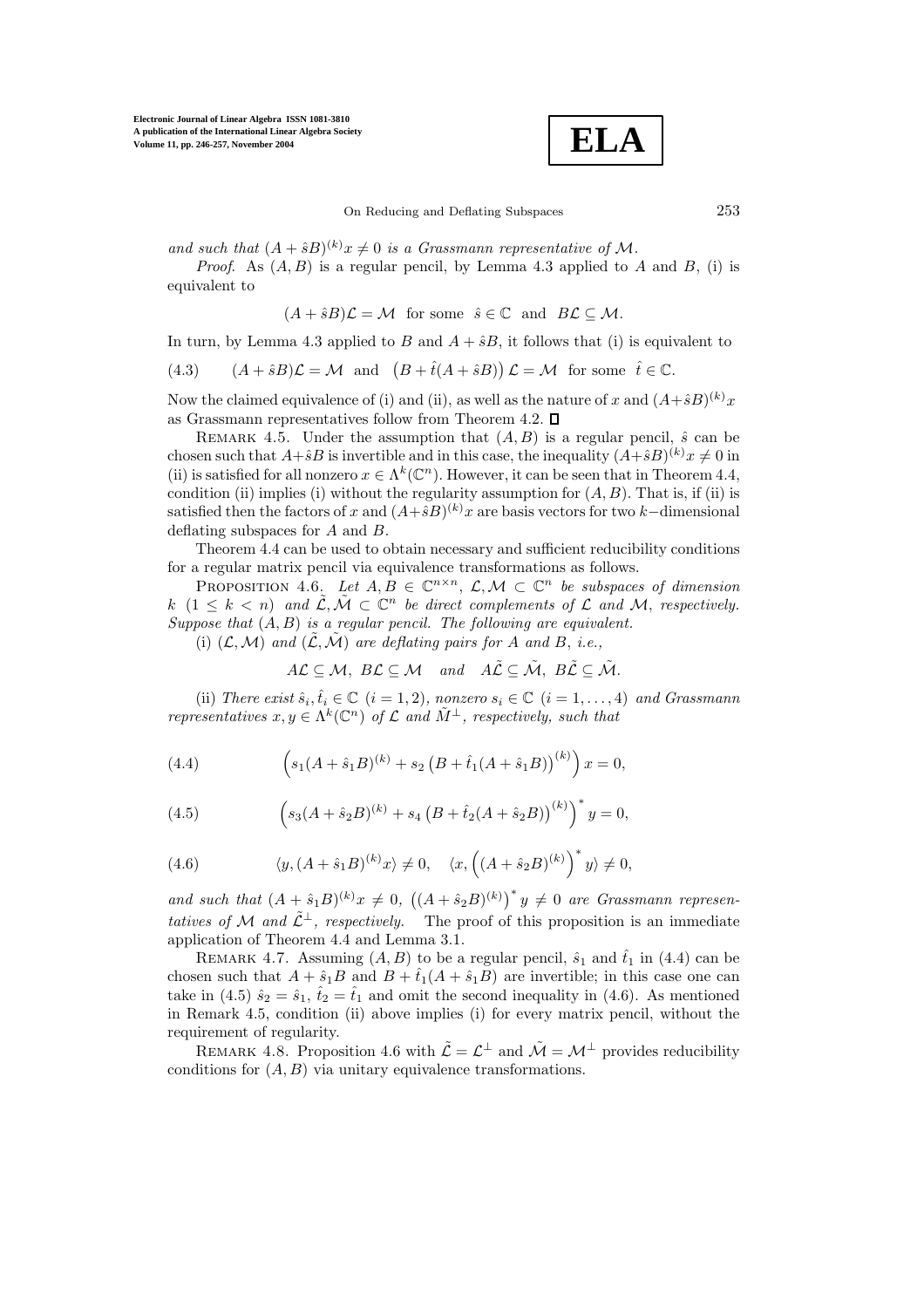

**5. Practical considerations.** In this section we illustrate strategies for finding (common) reducing pairs of subspaces and deflating subspaces. For the case of reducing pairs, we will use the following criterion for the existence of a common eigenvector among two matrices.

THEOREM 5.1. ([8]) Let  $X, Y \in \mathbb{C}^{p \times p}$  and

$$
K(X,Y) = \sum_{m,\ell=1}^{p-1} [X^m, Y^{\ell}]^* [X^m, Y^{\ell}],
$$

where  $[X^m, Y^{\ell}]$  denotes the commutator  $X^mY^{\ell} - Y^{\ell}X^m$ . Then X and Y have a common eigenvector if and only if  $K$  is not invertible.

Example 5.2. Let us consider whether

$$
A = \begin{bmatrix} 0.5 & -6 & -6 & -1.5 \\ 0.5 & 3 & 1 & -0.5 \\ -0.5 & 0 & 2 & 0.5 \\ -1.5 & -6 & -6 & 0.5 \end{bmatrix} \text{ and } B = \begin{bmatrix} 2.5 & -3 & -4 & 0.5 \\ 0.5 & -2 & -4 & -0.5 \\ -0.5 & 0 & 2 & 0.5 \\ 0.5 & -3 & -2 & 2.5 \end{bmatrix}
$$

have a common reducing pair of subspaces of dimension  $k = 2$ . For that purpose, recall Theorem 3.2 and in particular its third clause. The spectrum of A is  $\{-1, 2, 3\}$ and the spectrum of B is  $\{-2, 1, 3\}$ . Thus A and B are nonsingular and we can take  $\hat{s} = 0$ . Next compute the second compounds of A and B:

$$
X = A^{(2)} = \begin{bmatrix} 4.5 & 3.5 & 0.5 & 12 & 7.5 & 4.5 \\ -3 & -2 & -0.5 & -12 & -3 & 0 \\ -12 & -12 & -2 & 0 & -12 & -12 \\ 1.5 & 1.5 & 0 & 6 & 1.5 & 1.5 \\ 1.5 & -1.5 & -0.5 & -12. & -1.5 & -2.5 \\ 3 & 6 & 0.5 & 12 & 3 & 4 \end{bmatrix},
$$

$$
Y = B^{(2)} = \begin{bmatrix} -3.5 & -8 & -1.5 & 4 & 2.5 & 4 \\ -1.5 & 3 & 1.5 & -6 & -1.5 & -3 \\ -6 & -3 & 6 & -6 & -6 & -9 \\ -1 & -1 & 0 & -4 & -1 & -1 \\ -0.5 & 1 & 1.5 & -8 & -6.5 & -11 \\ 1.5 & 0 & -1.5 & 6 & 1.5 & 6 \end{bmatrix}.
$$

Referring to Theorem 5.1, the matrices  $K = K(X, Y)$  and  $K' = K(X^T, Y^T)$  are singular and so  $X, Y$  have common right and left eigenvectors. Note that if either K or  $K'$  were nonsingular, Theorem 3.2 would imply that A and B do not have a common reducing pair of subspaces.

Using Matlab's null routine, we find that

Nul  $(X + 3I) = \text{span}\{x\}$ , where  $x = \begin{bmatrix} -1 & 0 & 0 & 0 & 1 & 0 \end{bmatrix}^T$ ;

notice that  $Yx = -6x$  and thus x is a common right eigenvector of X, Y. Similarly, we see that

Nul  $(Y^T + 6I) = \text{span}\{y\}, \text{ where } y = \begin{bmatrix} -1 & -1 & 0 & 0 & 1 & 1 \end{bmatrix}^T;$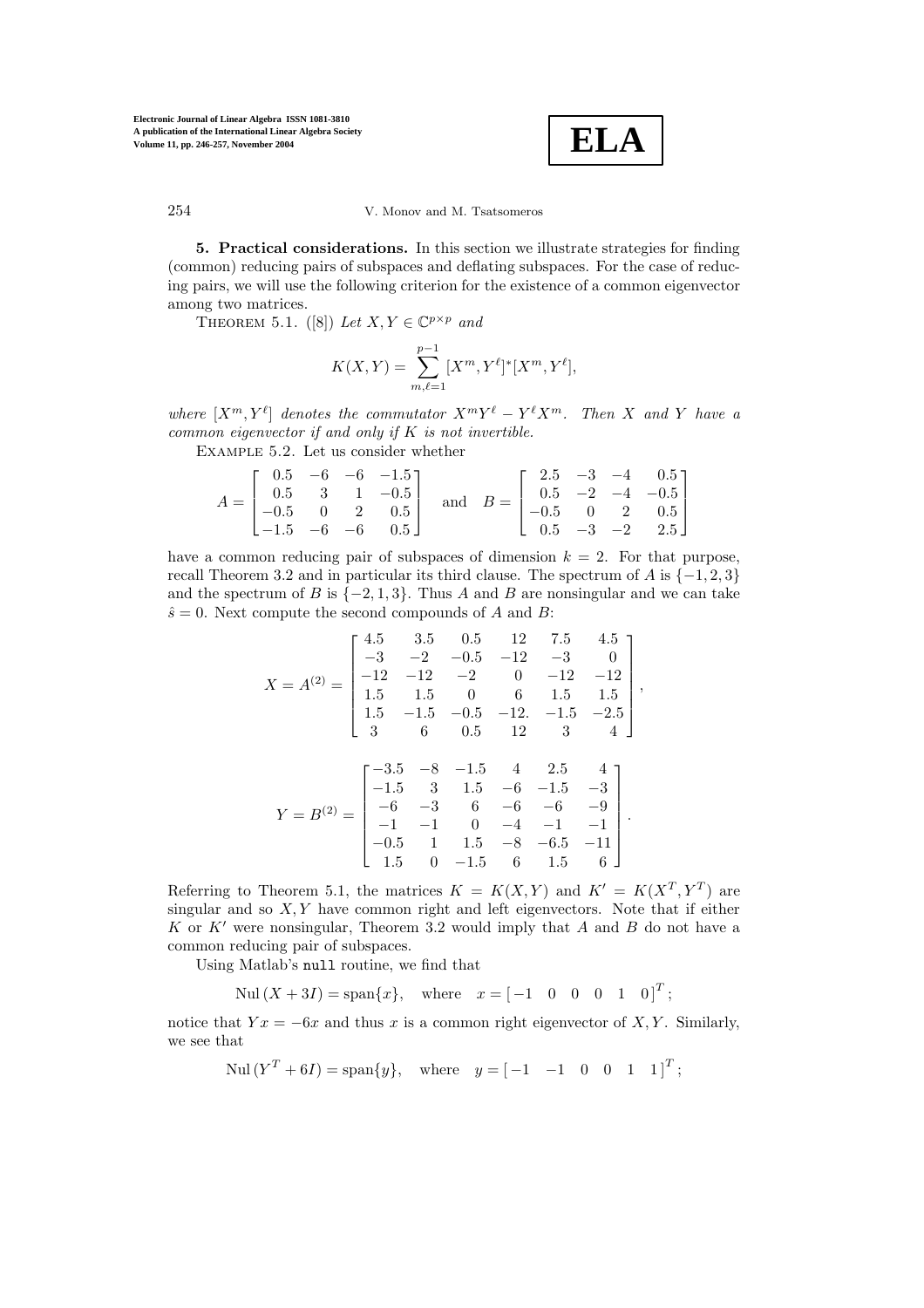

notice that  $X^T y = -3y$  and thus y is a common left eigenvector of  $X, Y$ .

Next we examine the decomposability of  $x, y$ . The quadratic Plücker relations for decomposability can be used in this instance (see [6, Vol. II, §4.1, Definition 1.1]). For example,

$$
[x_1,\ldots,x_6]^T \in \Lambda^2(\mathbb{C}^4)
$$
 is decomposable if and only if  $x_1x_6 - x_2x_5 + x_3x_4 = 0$ .

It follows that x, y are decomposable. In fact,  $x = \alpha_1 \wedge \alpha_2$  and  $y = \beta_1 \wedge \beta_2$ , where

$$
\alpha_1 = \begin{bmatrix} 1 & 1 & 0 & 1 \end{bmatrix}^T, \ \alpha_2 = \begin{bmatrix} 1 & -1 & 0 & 1 \end{bmatrix}^T,
$$

$$
\beta_1 = [0 \ 1 \ 1 \ 0]^T, \ \beta_2 = [1 \ 0 \ 0 \ 1]^T.
$$

Notice that  $\langle x, y \rangle \neq 0$ . Hence, letting

$$
\mathcal{L} = \text{span}\{\alpha_1, \alpha_2\} \text{ and } \mathcal{M} = (\text{span}\{\beta_1, \beta_2\})^{\perp},
$$

by Theorem 3.2 we have that  $(\mathcal{L}, \mathcal{M})$  is a common reducing pair for A and B. Indeed, if

$$
L = \begin{bmatrix} 1 & 0 & 1 & 1 \\ 0 & 1 & 1 & -1 \\ 0 & -1 & 0 & 0 \\ -1 & 0 & 1 & 1 \end{bmatrix},
$$

where the first two columns of L have been computed to be a basis for  $M$  as defined above, we obtain the following simultaneous reductions of A and B:

$$
L^{-1}AL = \begin{bmatrix} 2 & 0 & 0 & 0 \\ 1 & 2 & 0 & 0 \\ 0 & 0 & -2 & 1 \\ 0 & 0 & -5 & 4 \end{bmatrix} \quad \text{and} \quad L^{-1}BL = \begin{bmatrix} 2 & 1 & 0 & 0 \\ 1 & 2 & 0 & 0 \\ 0 & 0 & -1 & 4 \\ 0 & 0 & 1 & 2 \end{bmatrix}.
$$

Example 5.3. In this example let us consider whether

$$
A = \begin{bmatrix} 2 & -4 & 3 & 1 \\ -6 & 7 & -5 & 0 \\ 9 & -11 & 8 & 0 \\ 4 & -7 & 6 & 2 \end{bmatrix} \text{ and } B = \begin{bmatrix} 7 & -9 & 8 & 4 \\ 3 & -6 & 6 & 4 \\ 4 & -2 & 1 & -1 \\ 6 & -6 & 5 & 2 \end{bmatrix}
$$

have a pair of deflating subspaces of dimension  $k = 2$ . For that purpose, compute the second compounds of  $A$  and  $B$ :

$$
A^{(2)} = \begin{bmatrix} -10 & 8 & 6 & -1 & -7 & 5 \\ 14 & -11 & -9 & 1 & 11 & -8 \\ 2 & 0 & 0 & -3 & -1 & 0 \\ 3 & -3 & 0 & 1 & 0 & 0 \\ 14 & -16 & -12 & 7 & 14 & -10 \\ -19 & 22 & 18 & -10 & -22 & 16 \end{bmatrix},
$$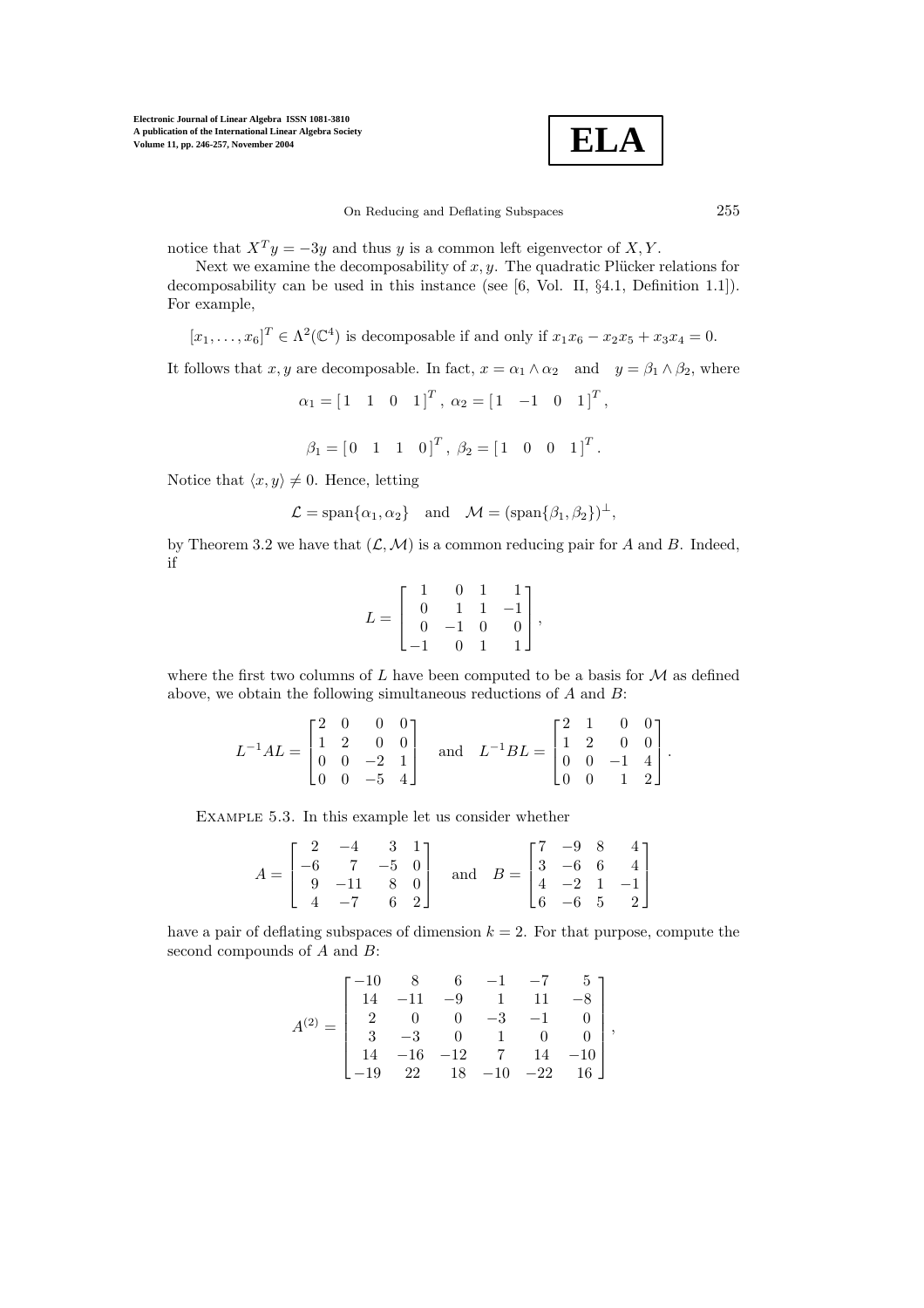**ELA**

$$
B^{(2)} = \begin{bmatrix} -15 & 18 & 16 & -6 & -12 & 8 \\ 22 & -25 & -23 & 7 & 17 & -12 \\ 12 & -13 & -10 & 3 & 6 & -4 \\ 18 & -21 & -19 & 6 & 14 & -10 \\ 18 & -21 & -18 & 6 & 12 & -8 \\ -12 & 14 & 14 & -4 & -10 & 7 \end{bmatrix}.
$$

Referring to Theorem 4.2 (ii) and taking  $s_1 = s_2 = 1$ , we have that  $A^{(2)} + B^{(2)}$  is singular and its nullspace is spanned by

$$
x = [-1 \quad -1 \quad 0 \quad -1 \quad 1 \quad 1]^T.
$$

Consider also  $y = A^{(2)}x$ . The vectors x, y are decomposable since

$$
x = \alpha_1 \wedge \alpha_2
$$
 and  $y = \beta_1 \wedge \beta_2$ ,

where

$$
\alpha_1 = [-1 \quad 0 \quad 1 \quad -1]^T, \ \alpha_2 = [1 \quad 1 \quad 0 \quad 1]^T,
$$

$$
\beta_1 = [1 \quad 0 \quad 1 \quad 1]^T, \ \beta_2 = [1 \quad 1 \quad 0 \quad 1]^T.
$$

It follows from Theorem 4.2 that if we let

$$
\mathcal{L} = \text{span}\{\alpha_1, \alpha_2\} \quad \text{and} \quad \mathcal{M} = \text{span}\{\beta_1, \beta_2\}
$$

then  $A\mathcal{L} = \mathcal{M}$  and  $B\mathcal{L} = \mathcal{M}$ . By the proof of Theorem 4.2, if we choose invertible matrices L and M whose first two columns are  $\alpha_1, \alpha_2$  and  $\beta_1, \beta_2$ , respectively, then a simultaneous deflation of A and B is achieved via the equivalences  $M^{-1}AL$  and  $M^{-1}BL$ .

To conclude, our results and their illustration above raise the question of whether a subspace of the k-th Grassmann space over  $\mathbb{C}^n$  contains a nonzero decomposable vector or not. Also, the question arises of how to take full advantage of our results by computing bases for the reducing or deflating subspaces; that is, how to find the factors of a decomposable vector. The answers to these questions are related to the dimension of the Grassmann variety and are examined in [9]. However, these issues present substantial challenges in theoretical and computational terms.

## REFERENCES

- [1] P. Benner, R. Byers, V. Mehrmann, and H. Xu. A unified deflatingsubspace approach for classes of polynomial and rational matrix equations. Technical report SFB393/00-05, Fakultät für Mathematik, TU Chemnitz, January 2000.
- [2] A. George and K. D. Ikramov. Common invariant subspaces of two matrices. *Linear Algebra and Its Applications,* 287:171-179, 1999.
- [3] I. Gohberg, P. Lancaster, and L. Rodman. *Invariant Subspaces of Matrices with Applications*. Wiley-Interscience, 1986.